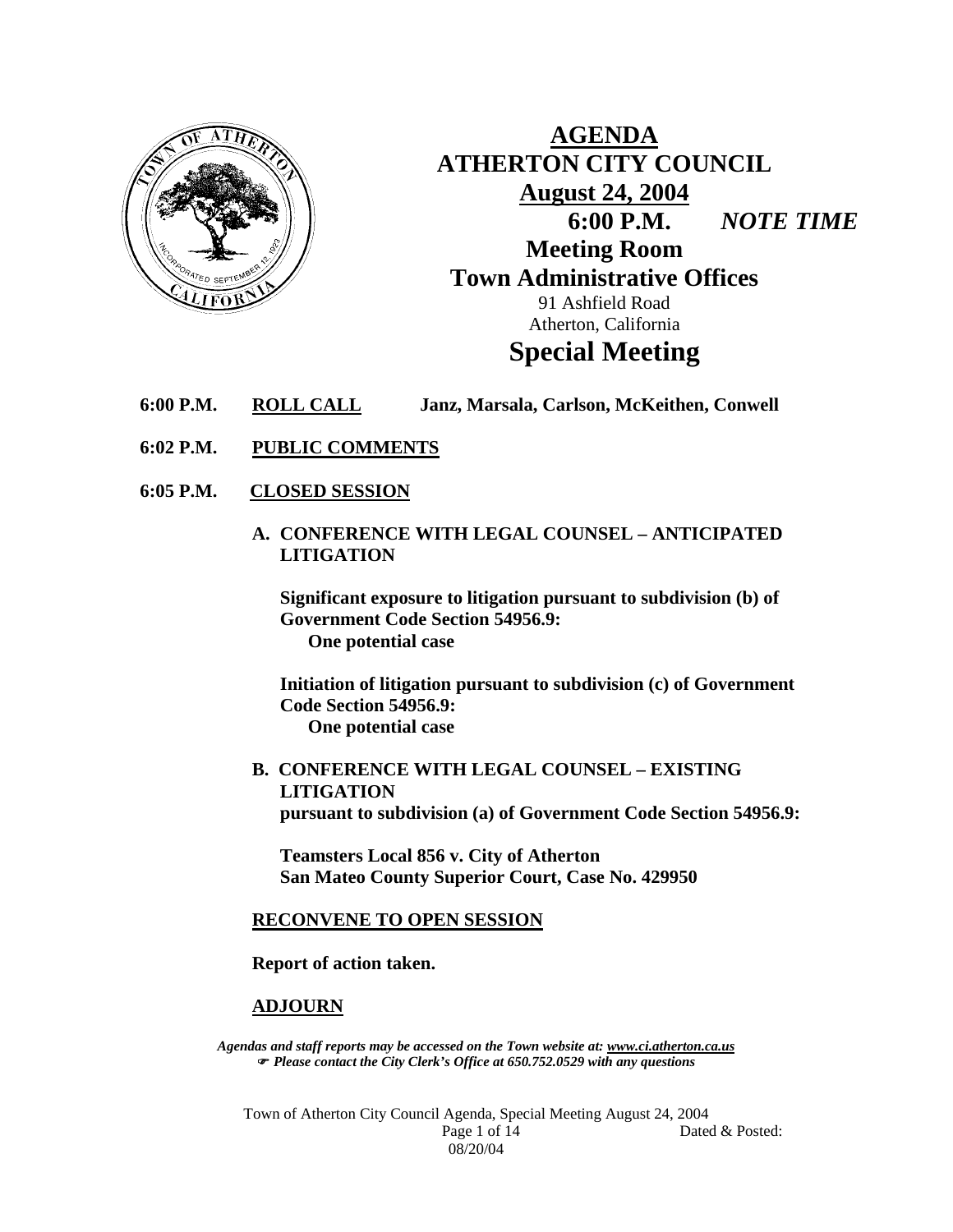Pursuant to the Americans with Disabilities Act, if you need special assistance in this meeting, please contact the Park Program Manager at (650) 752-0534. Notification of 48 hours prior to the meeting will enable the Town to make reasonable arrangements to ensure accessibility to this meeting. (29 CRF 35.104 ADA Title II)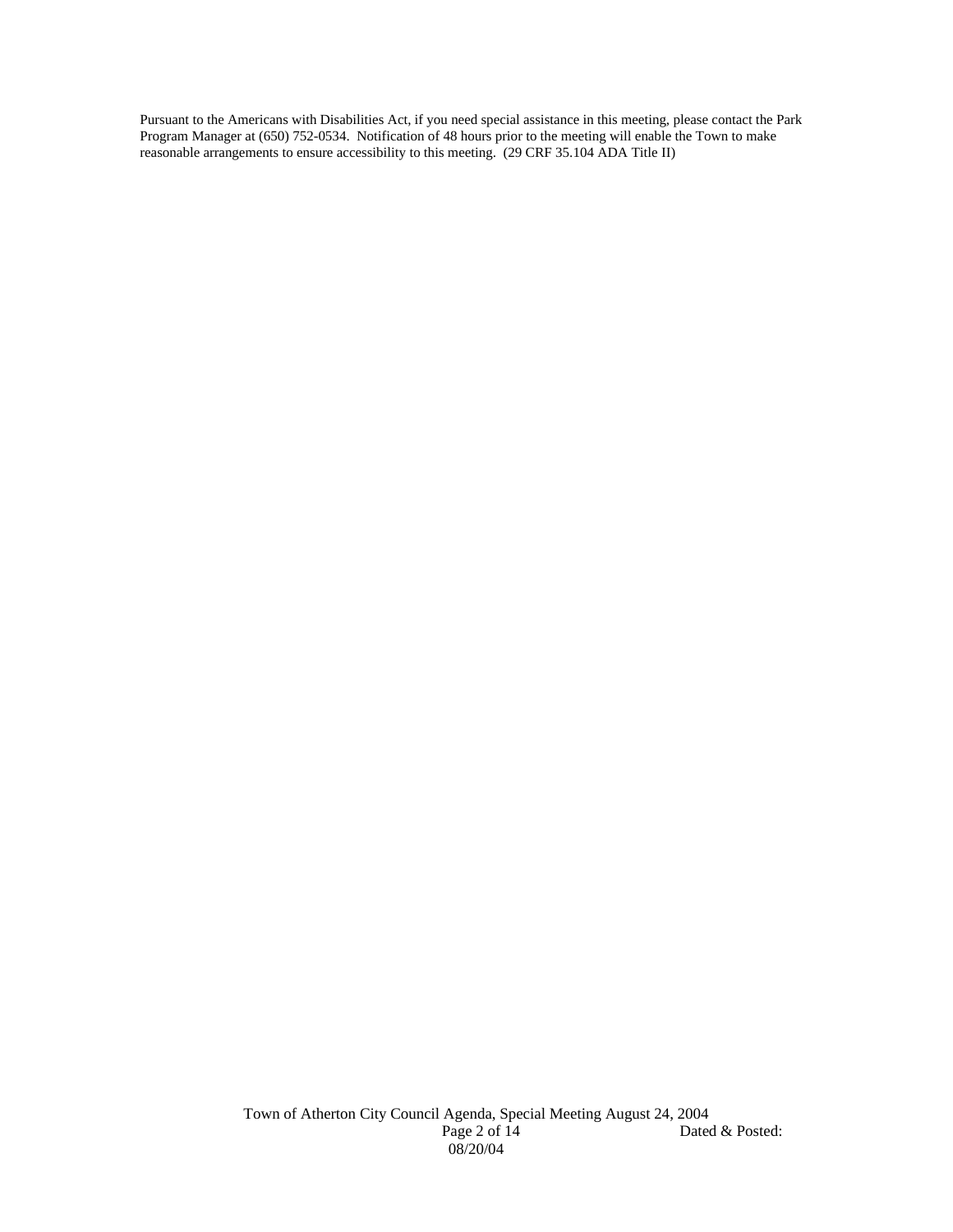

**AGENDA Town of Atherton CITY COUNCIL/ATHERTON CHANNEL DRAINAGE DISTRICT August 24, 2004 6:30 p.m. TOWN COUNCIL CHAMBERS** 94 Ashfield Road

## **SPECIAL MEETING**

Atherton, California

- **6:30 P.M. 1. PLEDGE OF ALLEGIANCE**
- **6:31 P.M. 2. ROLL CALL Janz, Marsala, Carlson, McKeithen,**
- **Conwell**
- **6:32 P.M. 3. PUBLIC COMMENTS**

#### **REGULAR AGENDA**

**6:35 P.M. 4. DISCUSSION OF ALTERNATIVES RELATIVE TO SPECIAL MUNICIPAL TAX FOR SUPPORT OF OPERATING AND CAPITAL EXPENDITURES AND EVALUATION OF REVENUE ENHANCEMENTS AND COST-SAVING OPTIONS** 

#### **5. ADJOURNMENT**

*Agendas and staff reports may be accessed on the Town website at: www.ci.atherton.ca.us* ) *Please contact the City Clerk's Office at 650.752.0529 with any questions*  Pursuant to the Americans with Disabilities Act, if you need special assistance in this meeting, please contact the City Clerk's Office at (650) 752-0529. Notification of 48 hours prior to the meeting will enable the City to make reasonable arrangements to ensure accessibility to this meeting. (29 CRF 35.104 ADA Title II)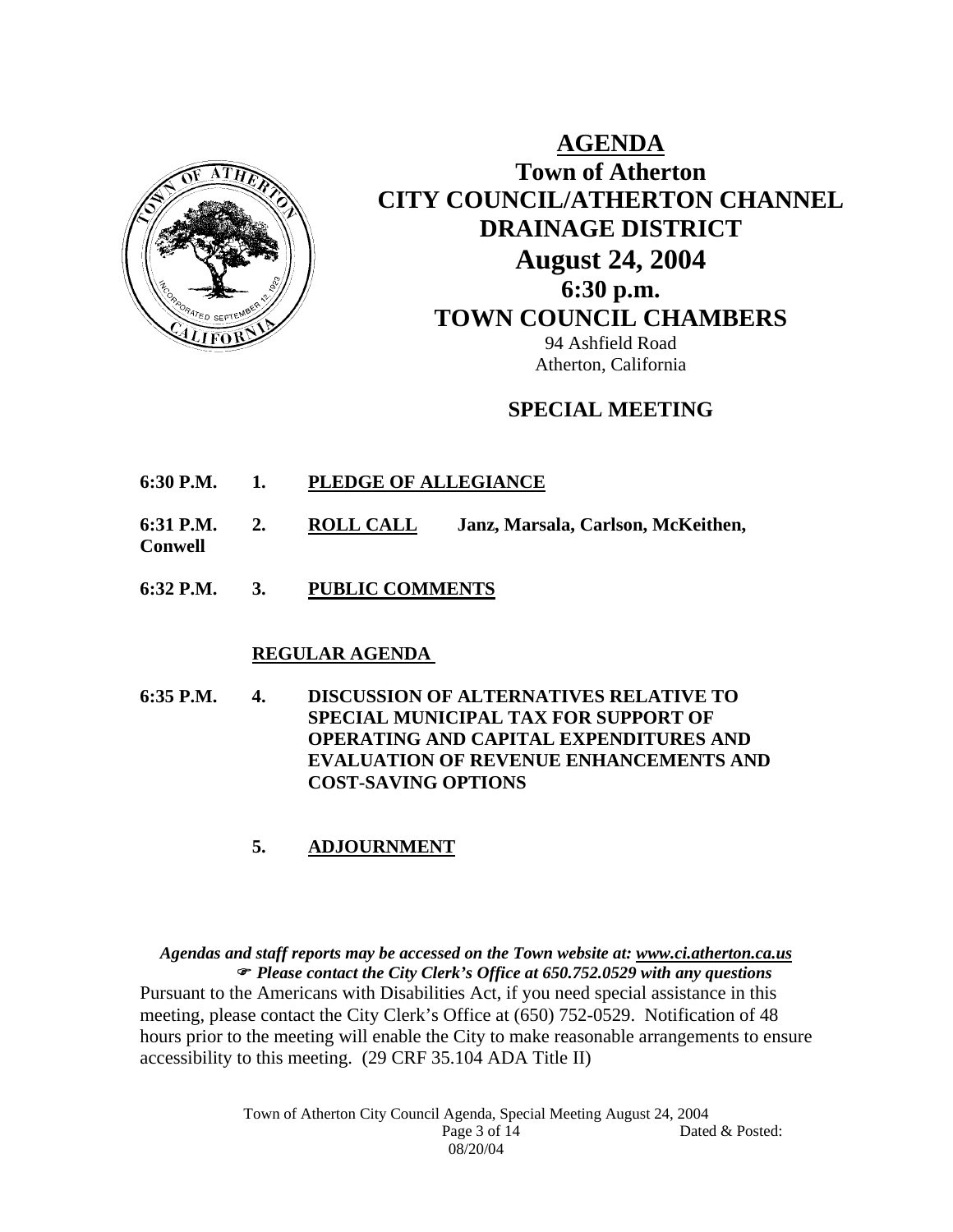

**Town of Atherton** 

# **CITY COUNCIL STAFF REPORT**

# **TO: HONORABLE MAYOR AND CITY COUNCIL**

# **FROM: JOHN P. JOHNS, FINANCE DIRECTOR**

# **DATE: FOR THE MEETING OF AUGUST 24TH, 2004**

### **SUBJECT: ANALYSIS OF REVENUE ENHANCEMENT AND COST SAVINGS OPTIONS**

# **RECOMMENDATION:**

### *Accept staff's report on cost savings and revenue enhancement opportunities identified within the body of this report.*

### **INTRODUCTION:**

During the regularly scheduled City Council meeting of July  $21<sup>st</sup>$ , 2004, the City Council adopted Ordinance Number 550 calling for a special municipal election to renew the Parcel Tax. The amended ordinance calls for an election to renew the parcel tax at the maximum levy of \$750 per one-half to two acre developed parcel (the classification that pertains to approximately 2,000 of the 2,200 real estate parcels in town).

Additionally, the Council directed staff to assess what further opportunities might be available to reduce or eliminate the imbalance between revenues and expenditures that has been identified in staff's intermediate range financial plan.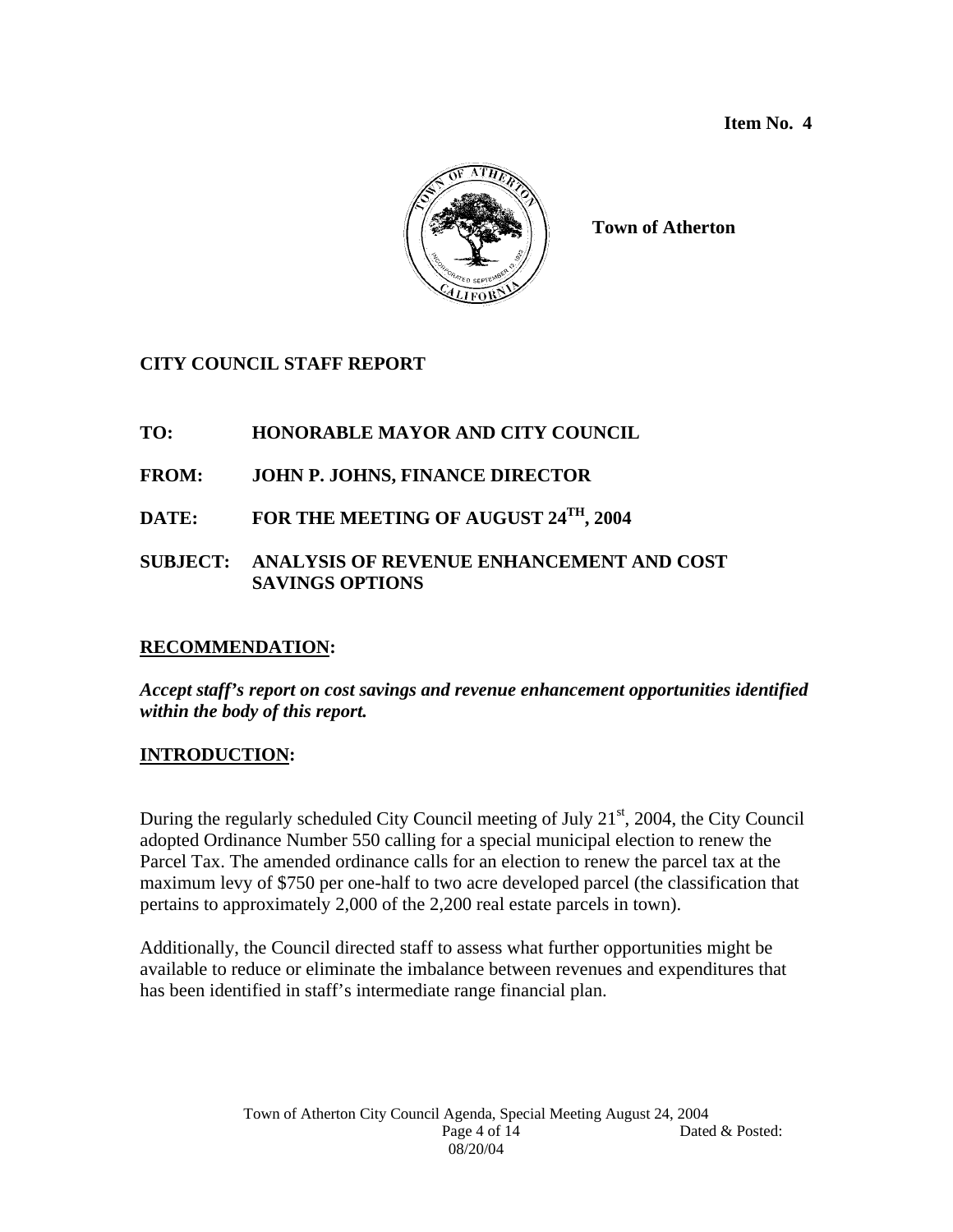The Council also directed staff to identify alternatives to the process of renewing the parcel tax once every four years in the interest of providing a funding source that is more stable and that can better accommodate the Town's financing requirements in the future.

Pursuant to the Council's direction, the report transmitted herein consists of the following elements:

- An update to the intermediate range financial plan for Fiscal Years 2005 through 2009 given additional information that has been forthcoming since preparation of the FY 2004-05 budget (most notably the year-end close of the Town's financial records);
- An analysis of revenue enhancement and cost reduction opportunities available the Town to close the gap General Fund revenues expenditures and expenses during the next several years; and,
- A description of revenue measures that would likely either individually or in some combination thereof generate revenues sufficient to meet the Town's ongoing funding requirements for operations and capital improvements.

# **Summary of Findings:**

- The General Fund balance for the year ended June  $30<sup>th</sup>$ , 2009 (the final year of the current intermediate range financial plan) is currently projected to be \$3.7 million, or \$1.2 million less than the projected reserve requirements. Additionally the operating loss for FY 2009 is projected to be \$865,000.
- Implementing certain cost reduction and revenue enhancement opportunities described within the body of this report, would generate annual cost savings and increased revenues amounting to \$460,000 and \$268,000 respectively during each of the next several years. Additionally, implementation of these cost savings and revenue enhancement opportunities would result in a June  $30<sup>th</sup>$ , 2009 fund balance of \$5.7 million, \$843,000 more than the projected required reserve requirement as of June  $30^{th}$ , 2009.
- The amount needed to be derived from one or a combination of supplemental funding sources in FY 2009 and beyond would amount to between \$2 million and \$2.7 million annually, depending upon the extent to which the cost savings and revenue enhancement opportunities described within the body of this report are acted upon
- It is likely that one or some combination the following sources of revenue could generate the \$2 million to \$2.7 million required to fund Atherton's operations and capital improvements beyond FY 2008-09: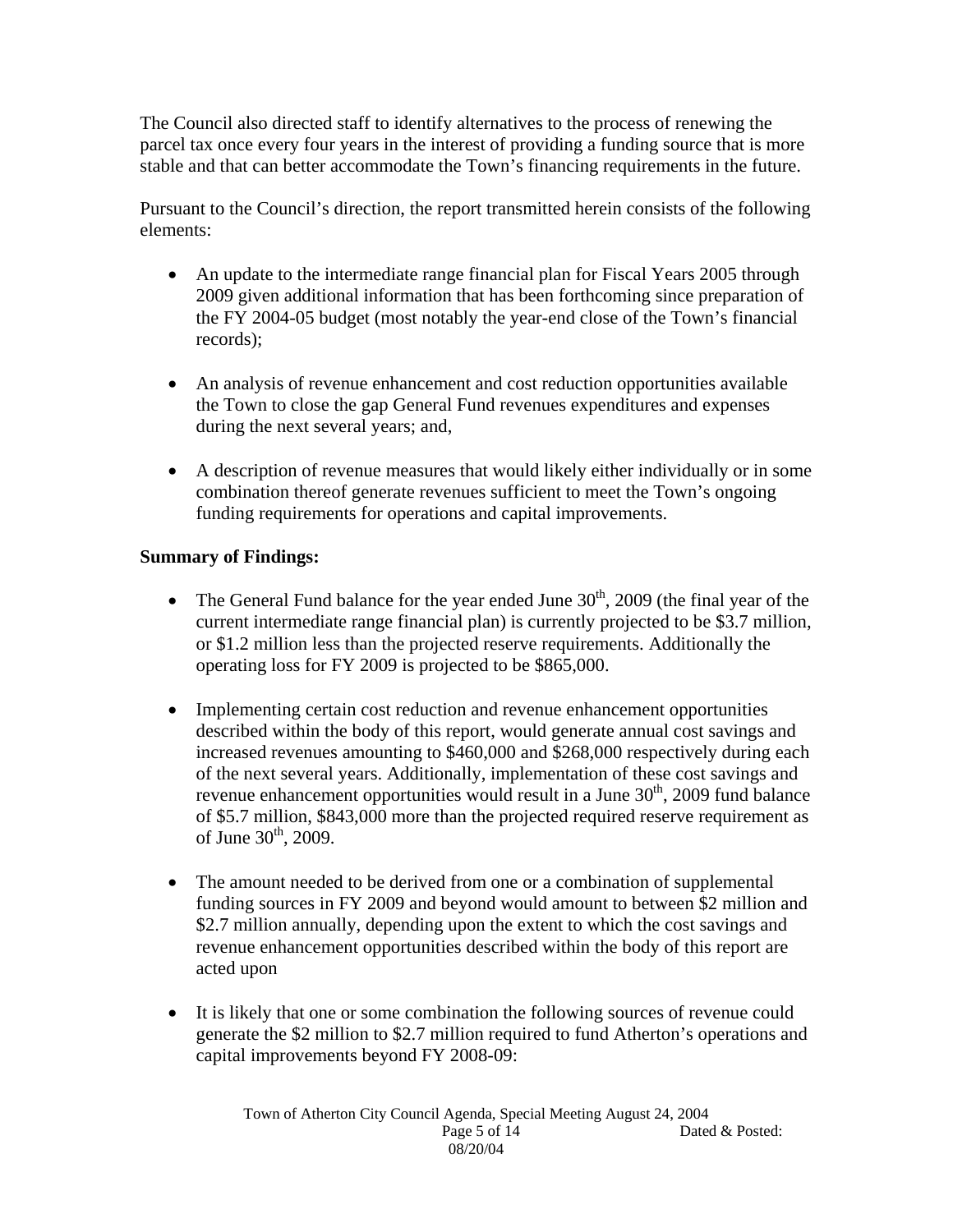- o Establishing a special benefit assessment for public safety and/or public works.
- o Converting the Town's business license tax ordinance to a gross receipts, rather than flat fee basis;
- o Eliminating the four-year sunset provision on a future parcel tax and adopting a provision to increase the parcel tax for inflation;
- o Adopting a utility users tax;

However, developing any of these sources of revenue would require voter approval.

# **Financial Plan Update**

To obtain a more precise indication of our revenues, expenditures and fund balance during the next several years, the Finance Department has prepared an update to the intermediate-range year financial plan. This iteration of the financial plan takes into account the results of the year-end audit and other information that has come to the attention of the Finance Department subsequent to the preparation of the FY 2004-05 budget.

This update to the intermediate-range financial plan includes the following changes in assumptions and estimates:

- An increase in FY 2003-04 year-end fund balance of \$192,000 as a result of strong performance in business license taxes, and real property transfer taxes and higher than expected budgetary savings in certain departments, most notably Public Works.
- An increase in expected revenues for property taxes and business license taxes by \$45,000 and \$80,000 respectively due to higher than expected growth in FY 2004-05 assessed values and due to a higher degree of success in implementing the changes in the business licensing procedures than had been anticipated.
- Accumulated compensated absence expenses will increase by \$40,000 annually from FY 2005 through 2009. Additionally, the Town's reserve requirements for compensated absences will grow from \$561,000 for the year ended June  $30<sup>th</sup>$ , 2004 to \$682,000 for the year ended June  $30^{th}$ , 2009.
- Projections for interest income have been revised to take into account changes in interest rates and available cash balances from FY 2005 through 2009.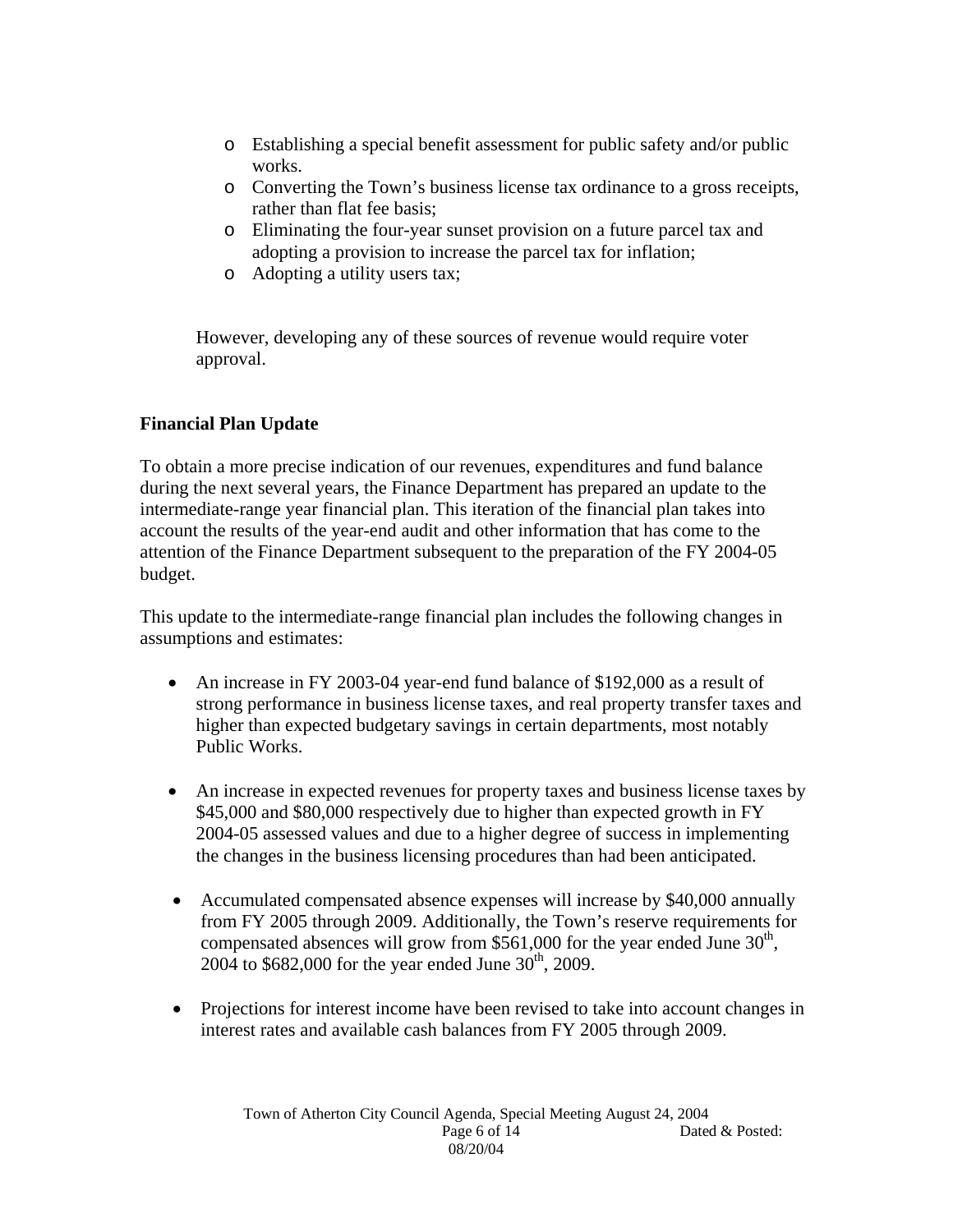• The Town of Atherton will continue to receive supplemental law enforcement funding from the State of California in the amount of \$100,000 per annum.

**It should be noted that this version of the intermediate range financial plan continues to assume that \$1 million of the parcel tax proceeds will be allocated to the Town's capital improvement program. However, it is within the discretion of the City council to reallocate more of the parcel tax proceeds to the General Fund if the Council deemed such an action appropriate.** 

Attachment 1 to this report provides an update to the intermediate range financial plan.

# **Opportunities available to bring FY 2005 through 2009 revenues and expenditures into balance**

Staff has identified the following opportunities to reduce the imbalance between revenues and expenses, during the intermediate-range financial planning horizon

# **Reductions in force**

At present the town has four vacancies, two officers in the Polce Department, the City Clerk and the Assistant Finance Director. The long-range financial plan assumes that all four of these positions will be replaced within the next 12 to 24 months. Eliminating funding for three of these four positions (two in Police and one in administration) would generate annual cost savings of \$280,000.

Based upon discussions with the affected departments, such reductions in staffing would likely be accommodated through:

- Converting the city clerk and finance assistant positions from full-time to halftime positions; and
- Reducing the level of staffing dedicated to either traffic, investigations or school resource officer activities within the Police Department;

The intermediate range financial plan further assumes that the general fund cost of staffing the Police Department will increase by \$100,000 in FY 2007 as a result of the return of one full-time police officer assigned to the San Mateo County Narcotics Task Force. (While assigned to the narcotics task force, the cost of this position is being paid for by a consortium of San Mateo County cities.) If the Town decides to eliminate through attrition or some other means one additional public safety position unless an alternative source of funding becomes available, an additional \$100,000 in annual savings would be realized. (As an example, as much as \$90,000 annually may become available as early as October 2004 by deploying one officer to the San Mateo County REACT task force.)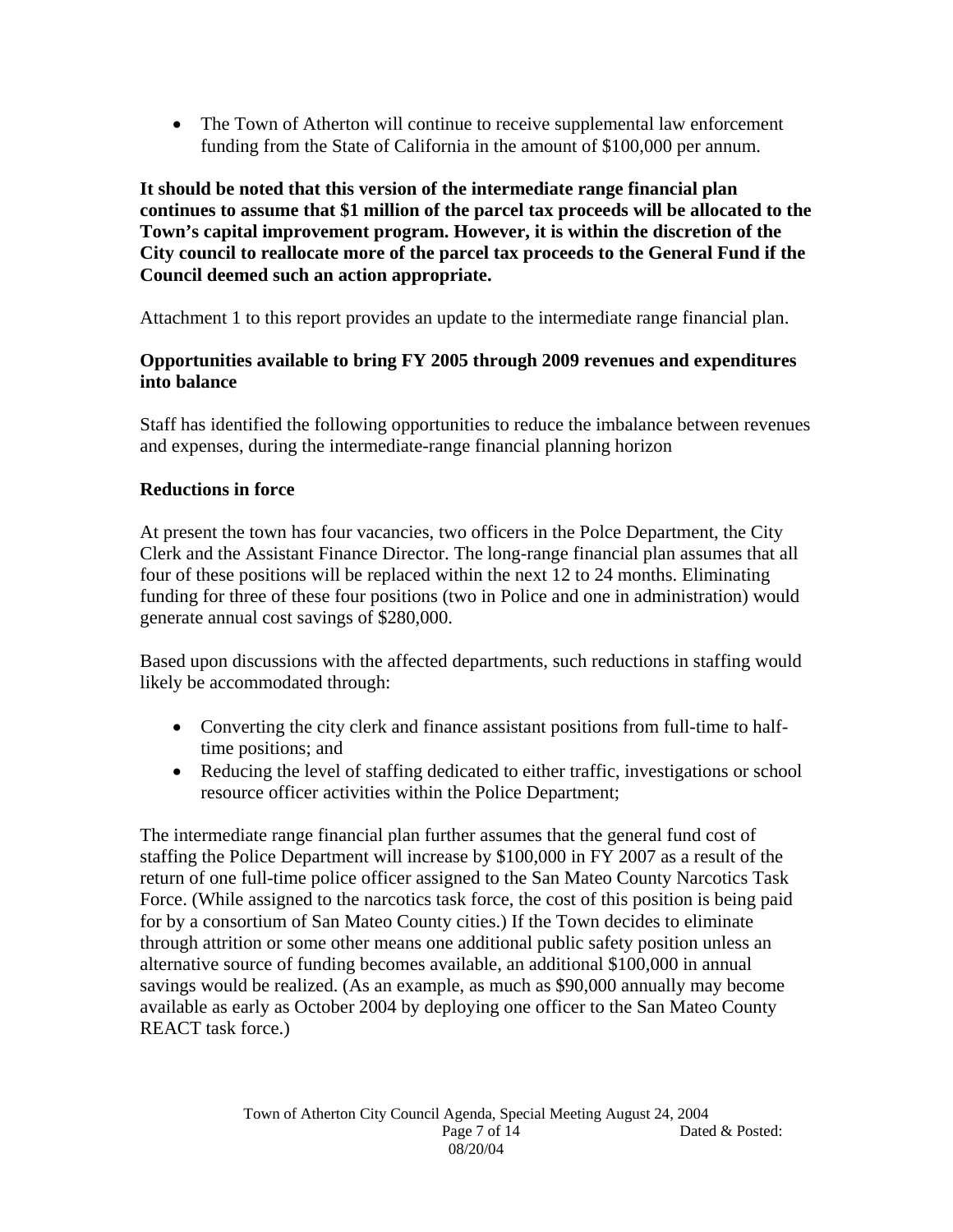#### **Increase solid waste franchise fees from 5% to 10% of Gross Receipts**

According to the franchise agreement with Browning Ferris Industries, the contractor is obligated to pay the Town a Franchise fee equivalent to 5% of gross receipts. This franchise fee identified as a cost that is subject to inclusion in BFI's costs for rate calculation purposes. Hence, any increase in the franchise fee would ultimately be borne by the ratepayers.

Assuming that the franchise fee were increased from 5% to 10%, the cost born by each household would amount to approximately \$40 annually. The amount of revenue to the general fund would be \$80,000 annually.

#### **Utilize available cash balances to reduce the unfunded liability in the Town's public safety pension plan.**

Based upon the most recent actuarial estimates, the Town has an unfunded pension liability for its public safety employees of \$1.9 million. According to PERS, this unfunded liability is being amorztized over a term of 20 years. Additionally, PERS calculates its rate of return on its pension assets of 7.75 percent annually.

By comparison the rate of return on funds invested with the State of California and with the County Treasurer is approximately 3 percent per year. Consequently utilizing \$1 million of the Town's available cash reserves to paying down its unfunded liability would generate a savings of approximately \$40,000 annually in the cost of funding public safety pension benefits net of the interest earnings forgone as a result of this \$1 million one-time payment.

#### **Increase operating transfers from the Road Impact Fee and Library funds.**

In FY 2003-04 the Town appropriated an operating transfer from the Gas Tax and the Road Impact Fee funds in the amount of \$352,000. The amount of this operating transfer was equivalent to 50 percent of the Public Works Department's budget for street maintenance. The operating transfer of \$352,000 constituted a \$152,000 increase over the amount of the operating transfer in the previous fiscal year. Additionally, the intermediate range financial plan assumed that the increase would be effective for only one year. By making the operating transfer effective for the duration of the intermediate-range financial plan, an additional \$152,000 would be available to finance current operations.

The intermediate range financial plan made no provision for assessing the Library Fund an annual fee to cover the costs of facility depreciation as well as for the opportunity cost of utilizing 2 Dinklespiel Lane for the exclusive use of the Library. Establishing a payment in-lieu of rent by way of an operating transfer from the Library Fund to the General Fund would generate an additional \$36,000 annually. (Staff needs to further evaluate the feasibility of this alternative.)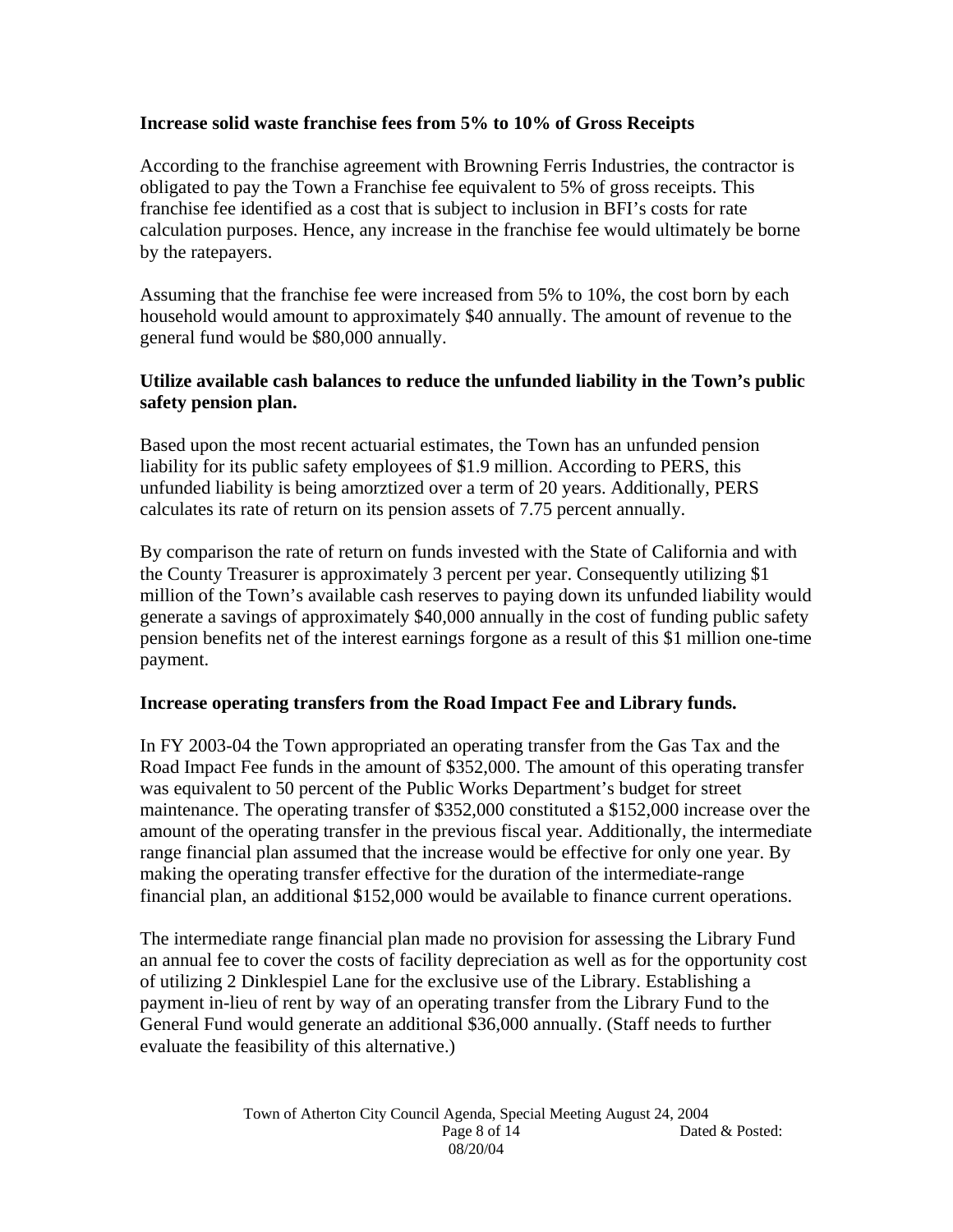#### *Implement a cap on accumulated compensated absences*

In FY 2003-04 the amount of accumulated compensated absences amounted to \$561,000. Additionally, this liability is expected to continue to grow by an average of \$40,000 per year for each of the next four years. This is due to the fact that some employees have chosen to bank their vacation hours rather than use them and that the value of accumulated compensated absences grow as the employee's compensation grows.

Based upon an analysis prepared by the Finance Department, the cost of carrying compensated absences could be reduced by \$380,000 over the next several years if the Town were to:

- Establish a cap in the amount of 320 hours per employee for accumulated leave balances; and
- Requiring employees with balances in excess of the 320 hour cap to work off such balances within a specified time frame.

Implementation of these provisions would generate cost savings of \$40,000 annually. Additionally, the accumulated compensated absence reserve requirements from a projected \$682,000 to \$300,000. However, to achieve such savings, a meet and confer process with the affected bargaining units would have to take place.

The following table provides a summary of these cost savings and revenue enhancement opportunities:

| <b>Item</b>                                         | <b>Cost Savings</b> | <b>Increased Revenues</b> |
|-----------------------------------------------------|---------------------|---------------------------|
| Reductions in force                                 | \$<br>380,000       |                           |
| Increase solid waste franchise<br>fees              |                     | 80,000                    |
| Pay down unfunded pension<br>benefit obligation     | 40,000              |                           |
| Increase operating transfers to<br>the General Fund |                     | 188,000                   |
| Place a cap on accumulated<br>leave balances        | 40,000              |                           |
| <b>Total</b>                                        | \$<br>460,000       | \$<br>268,000             |

Attachment 2 to illustrates the effect of these budgetary savings by restating the intermediate range to reflect full realization of these revenue enhancement and cost savings opportunities.

### **Additional Financing Options**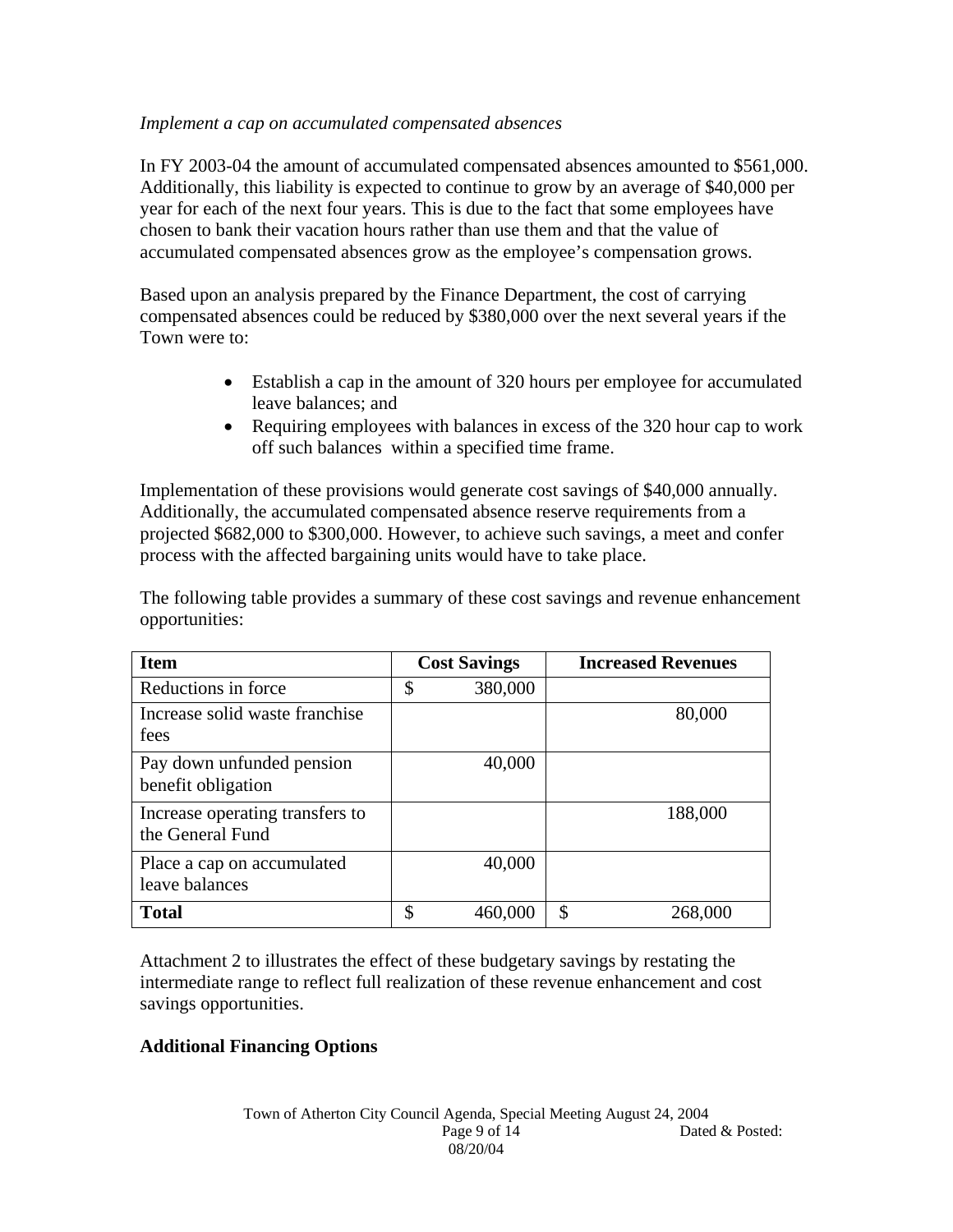Based upon the most recent iteration of the intermediate-range financial plan, between \$2 million and \$2.7 million will be required from a supplemental funding source to maintain current service levels and to maintain the current level of investment in the Town's capital improvement program beyond Fiscal Year 2008-09.

The amount required from such a supplemental financing source will depend upon the extent to which the revenue enhancement and cost savings opportunities identified herein are acted upon within the current planning horizon.

To date, staff has identified the following options that are available for Council's consideration.

## *Implement a special benefit assessment for public safety*

In conducting a survey of financing sources and uses of 14 California municipalities, staff identified two California communities that have implemented a special benefit assessment for public safety, The Town of Hillsborough and the City of San Marino. Both municipalities implemented these taxes by virtue of a  $2/3^{rd}$ 's vote in 1998. Additionally, both communities derive approximately \$2 million from this revenue source.

## *Eliminate the maximum amount of \$250 for business and adopt a graduated tax schedule based upon category of enterprise.*

At present the Town's business license ordinance requires businesses in town to pay the lesser of a flat fee ranging from \$50 to \$250 per business, depending upon the nature of the business or 5 percent of gross receipts. By converting the business license ordinance to a gross receipts basis and by implementing a graduated schedule depending upon the nature of the enterprise, a modification in the Town's business license ordinance could generate an additional \$500,000 to \$2 million annually, depending upon the percentages established.

### *Implement a utility users tax*

The City of Fremont has placed a utility users tax on the ballot for the November General election. According to a report prepared by the Fremont Finance Department, such a users tax would generate approximately \$22 million annually assuming that a levy in the amount of 6 percent of gross receipts were assessed on the consumption of telecommunications, energy, water and waste-water utilities. A copy of the City of Fremont's analysis of a potential utility users tax is included as Attachment 3 to this report.

As indicated in the City of Fremont's report, a utility users tax can be implemented with the approval of a simple majority of the electorate provided that it is used for general governmental functions rather than as a dedicated funding source.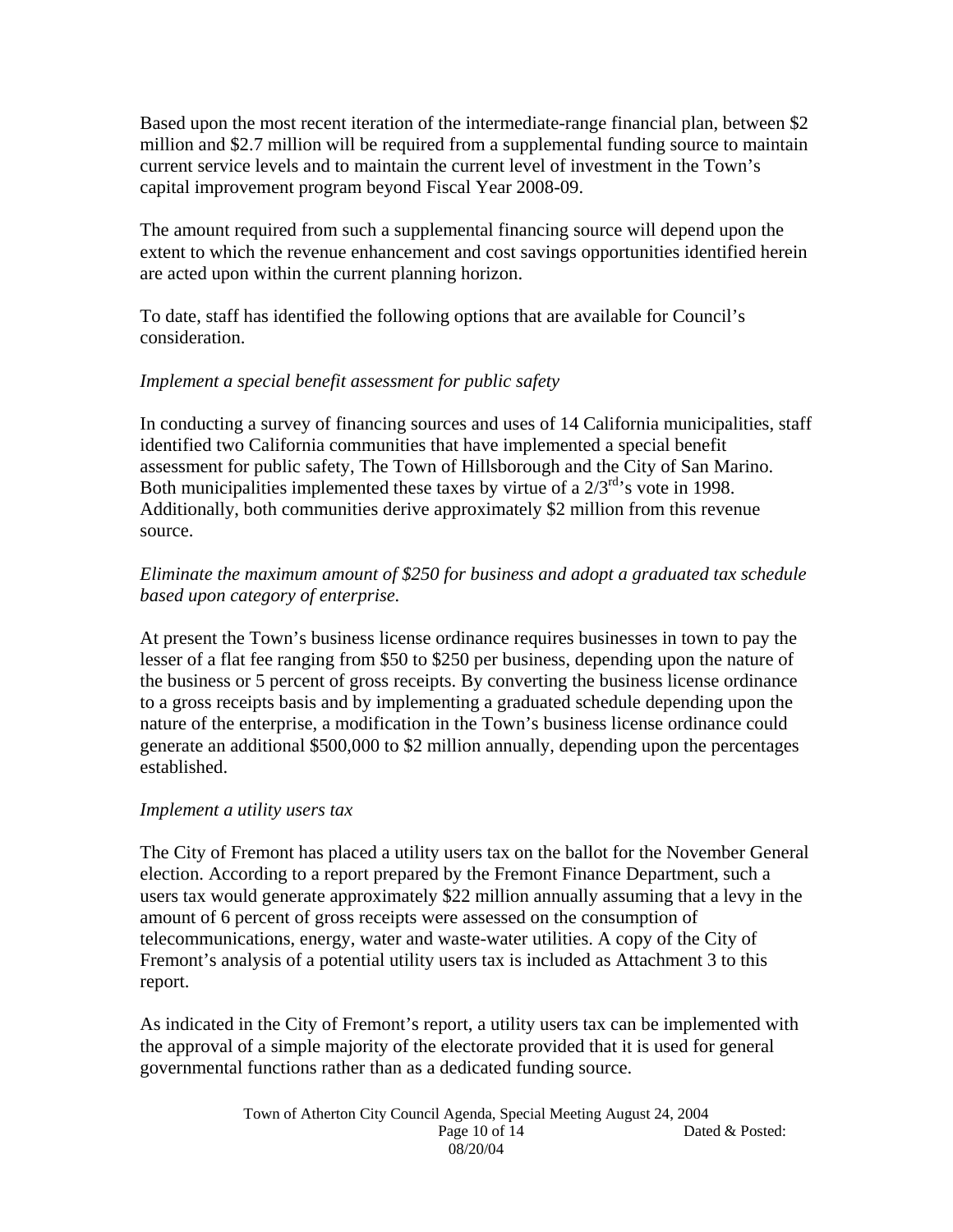Assuming an average utility consumption of \$800 per month per household for each of the 2,200 households in Atherton and further assuming a tax rate of 6 percent per year, a utility users tax would generate approximately \$1,267,000 annually.

## *Modify the Parcel Tax*

Providing for a continuing and enhanced source of revenue could also be accomplished by eliminating the current four-year sunset provision of the parcel tax and by providing an allowance for inflationary adjustments to the maximum levy. Assuming that a provision to provide for inflationary adjustments to the maximum parcel tax levy, a future version of the Parcel Tax could generate an estimated \$2.1 million in supplemental funding as compared to the \$1.85 million in supplemental funding that the Parcel tax currently provides.

## **Suggested Revenue Alternative Evaluation Criteria**

In evaluating the alternatives available, staff suggests that the options described above be evaluated according to the following criteria:

*Sufficiency* – the extent to which the revenue source will be able to meet the Town's ongoing funding requirements.

*Reliability* – the extent to which the revenue source can be counted upon to produce the revenue stream. This includes the volatility of the susceptibility of the revenue source to fluctuations in economic conditions as well as the likelihood the revenue source would withstand any legal challenge.

*Acceptability* – the likelihood that the tax will be accepted by the community as well as the threshold required for approval (i.e. a simple majority of a supermajority).

*Equity* – the extent to which the tax constitutes an equitable distribution of the tax burden.

### **Conclusion**

Staff has identified several opportunities to bring revenues and expenditures into balance during the next several years. Assuming that the Council were to act on the opportunities identified within the body of this report, the operating deficit for the year ended June  $30<sup>th</sup>$ , 2009 would be reduced from a projected \$865,000 to \$153,000. With the exception of implementing a cap on accrued compensated balances, these cost savings opportunities can be implemented by Council action. (Implementing a cap on accrued compensated absences would require the town to meet and confer with the affected employee bargaining units.)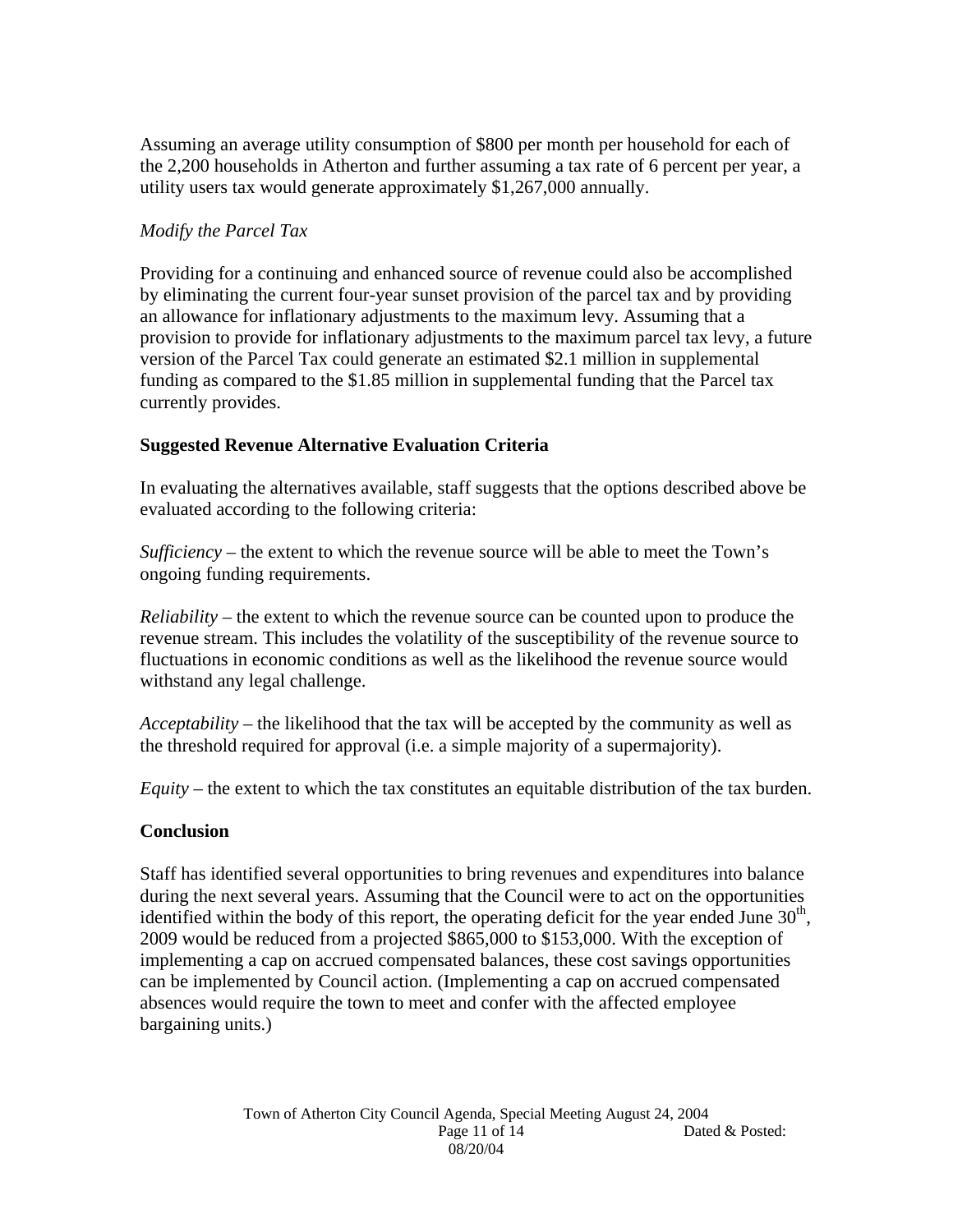Upon expiration of the proposed parcel tax in 2009, between \$2 million and \$2.7 million will be required to fund current operations and to maintain the current level of capital investment. Staff has also identified several sources of funding that could be used to supplement or replace the proposed parcel tax in FY 2009-10 and beyond. However, these revenue sources would require voter approval

Finally, staff has identified certain criteria that may be useful in evaluating the relative merits of the supplemental funding options available to the Town.

\_\_\_\_\_\_\_\_\_\_\_\_\_\_\_\_\_\_\_\_\_\_\_\_ \_\_\_\_\_\_\_\_\_\_\_\_\_\_\_\_\_\_\_\_\_\_\_\_\_

Prepared by: Approved by:

Finance Director City Manager

John P. Johns James H. Robinson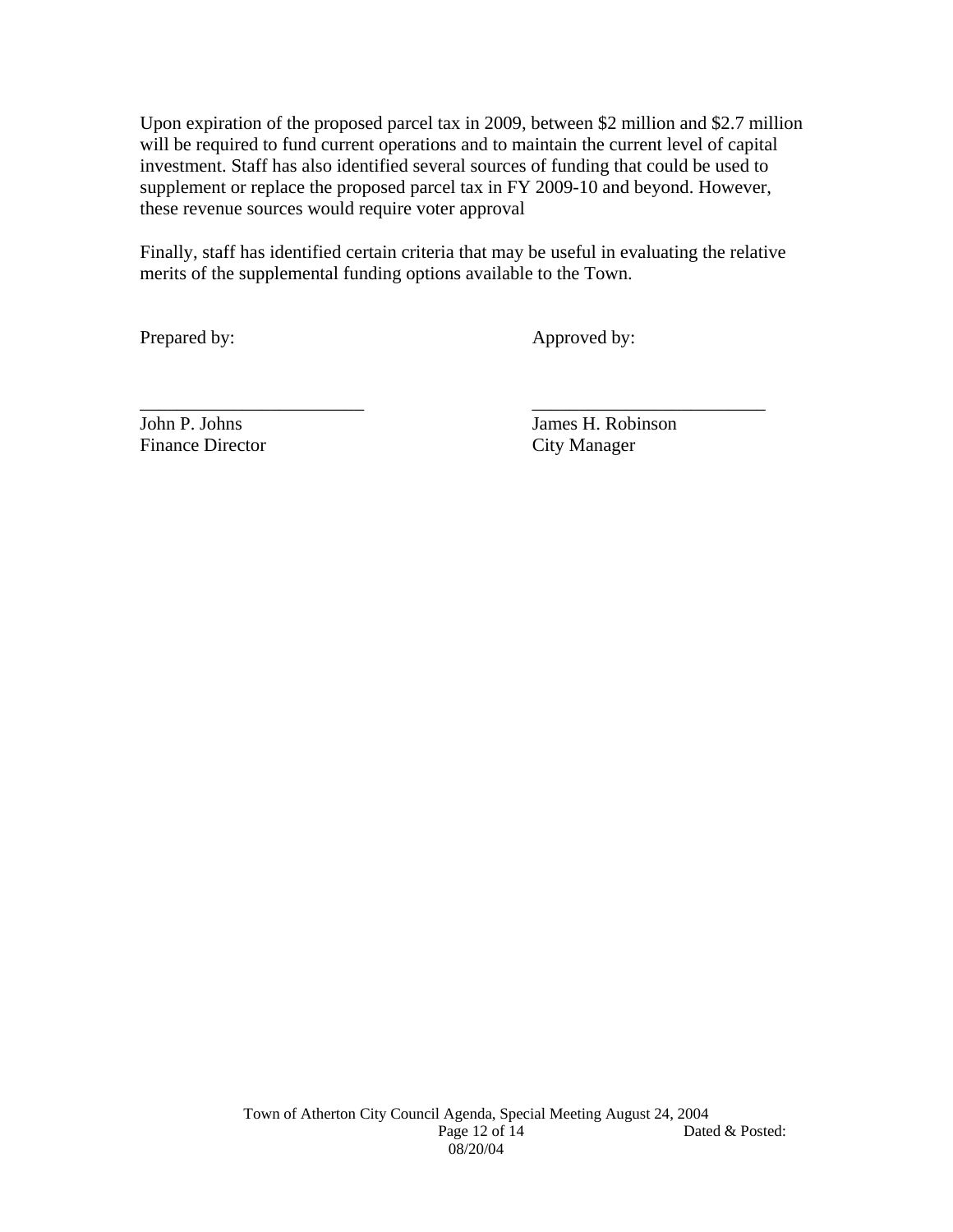#### **General Fund Revenue and Expenditure Analysis Fiscal Years 2005 through 2009 (Revised as of 8/18/2004) Attachment 1**

| <b>Revenue Category</b>                                                                           | FY 2004          |     | <b>FY 2005</b>                                 |               | <b>FY 2006</b>  |    | <b>FY 2007</b>                |    | <b>FY 2008</b>  | FY 2009           |
|---------------------------------------------------------------------------------------------------|------------------|-----|------------------------------------------------|---------------|-----------------|----|-------------------------------|----|-----------------|-------------------|
| Property Tax                                                                                      | \$3,256,096      | \$  | 3,119,951                                      | $\mathbb{S}$  | 3,244,749       | S. | 3,374,539                     | \$ | 3,509,521       | \$<br>3,649,902   |
| <b>Sales Taxes</b>                                                                                | 153,870          |     | 169,906                                        |               | 175,004         |    | 180,254                       |    | 185,661         | 191,231           |
| Other Taxes                                                                                       | 903,527          |     | 893,010                                        |               | 976,210         |    | 1,015,258                     |    | 1,055,869       | 1,098,103         |
| <b>Licenses and Permits</b>                                                                       | 1,864,413        |     | 1,736,949                                      |               | 1,754,319       |    | 1,771,862                     |    | 1,789,580       | 1,807,476         |
| Fines and Forefietures                                                                            | 68,230           |     | 50,000                                         |               | 51,000          |    | 52,020                        |    | 53,060          | 54,122            |
| Aid from other Agencies                                                                           | 176,093          |     | 144,500                                        |               | 124,500         |    | 124,500                       |    | 124,500         | 124,500           |
| <b>Service Charges</b>                                                                            | 363,751          |     | 401,900                                        |               | 421,995         |    | 443,095                       |    | 465,249         | 488,512           |
| Use of Money and Property                                                                         | 110,000          |     | 354,622                                        |               | 493,694         |    | 453,571                       |    | 399,133         | 329,576           |
| <b>Other Revenues</b>                                                                             | $\mathbf{0}$     |     | 3,000                                          |               | 3,000           |    | 3,000                         |    | 3,000           | 3,000             |
| <b>Total Revenues</b>                                                                             | \$6,895,980      | \$  | 6,873,839                                      | \$            | 7,244,471       | \$ | 7,418,099                     | S  | 7,585,575       | \$<br>7,746,422   |
| Revenue Growth                                                                                    | 7.7%             |     | $-0.3%$                                        |               | 5.4%            |    | 2.4%                          |    | 2.3%            | 2.1%              |
| <b>Expenditure Category</b>                                                                       |                  |     |                                                |               |                 |    |                               |    |                 |                   |
| Contingency - Non Departmental                                                                    | 93,000           |     | 140,000                                        |               | 140,000         |    | 140,000                       |    | 140,000         | 140,000           |
| Council                                                                                           | 15,197           |     | 20,204                                         |               | 21,012          |    | 21,747                        |    | 22,617          | 23,296            |
| Manager                                                                                           | 514,163          |     | 509,226                                        |               | 529,595         |    | 550,779                       |    | 572,810         | 589,994           |
| Attorney                                                                                          | 190,664          |     | 176,228                                        |               | 185,040         |    | 194,292                       |    | 204,006         | 210,738           |
| Finance                                                                                           | 375,378          |     | 456,797                                        |               | 475,069         |    | 494,071                       |    | 513,834         | 529,249           |
| <b>Building</b>                                                                                   | 875,544          |     | 975,249                                        |               | 1,014,259       |    | 1,054,829                     |    | 1,097,023       | 1,129,933         |
| Police                                                                                            | 3,594,069        |     | 4,057,909                                      |               | 4,420,225       |    | 4,597,034                     |    | 4,880,916       | 5,027,343         |
| Public Works                                                                                      | 1,625,901        |     | 1,805,972                                      |               | 1,894,211       |    | 1,969,980                     |    | 2,048,779       | 2,110,242         |
| <b>Total Expenditures</b>                                                                         | \$7,283,916      | \$. | 8,141,585                                      | \$            | 8,679,410       | S. | 9,022,732                     | S  | 9,479,984       | \$<br>9,760,796   |
| <b>Expenditure Growth</b>                                                                         | 5.3%             |     | 11.8%                                          |               | 6.6%            |    | 4.0%                          |    | 5.1%            | 3.0%              |
| <b>Surplus (Deficiciency) of Revenues over</b>                                                    |                  |     |                                                |               |                 |    |                               |    |                 |                   |
| <b>Expenditures</b>                                                                               | (387, 936)       |     | (1,267,746)                                    |               | (1,434,939)     |    | (1,604,633)                   |    | (1,894,410)     | (2,014,374)       |
| Add (subtract) Operating Transfers In (out)                                                       |                  |     |                                                |               |                 |    |                               |    |                 |                   |
| Parcel Tax                                                                                        | 799,000          |     | 799,000                                        |               | 799,000         |    | 799,000                       |    | 799,000         | 799,000           |
| <b>Library Fund Operating Transfer</b>                                                            |                  |     |                                                |               |                 |    |                               |    |                 |                   |
| Police on the Street                                                                              |                  |     |                                                |               |                 |    |                               |    |                 |                   |
| Gas Tax/Road Impact Fees                                                                          | 200,000          |     | 352,161                                        |               | 200,000         |    | 200,000                       |    | 200,000         | 200,000           |
| CIP Support                                                                                       | 150,000          |     | 150,000                                        |               | 150,000         |    | 150,000                       |    | 150,000         | 150,000           |
| <b>Subtotal Operating Transfers</b>                                                               | 1,149,000        |     | 1,301,161                                      |               | 1,149,000       |    | 1,149,000                     |    | 1,149,000       | 1,149,000         |
| <b>Beginning Fund Balance</b>                                                                     | 5,284,633        |     | 6,045,697                                      |               | 6,079,112       |    | 5,793,173                     |    | 5,337,539       | 4,592,129         |
| <b>Ending Fund Balance</b>                                                                        | \$6,045,697      | \$  | 6,079,112                                      | \$            | 5,793,173       | S. | 5,337,539                     | \$ | 4,592,129       | \$<br>3,726,755   |
| <b>Less Reserve Requirements:</b>                                                                 |                  |     |                                                |               |                 |    |                               |    |                 |                   |
| <b>Insurance</b>                                                                                  | 500,000          |     | 500,000                                        |               | 500,000         |    | 500,000                       |    | 500,000         | 500,000           |
| <b>Cash Flows and Contingencies</b>                                                               | 3,200,000        |     | 3,200,000                                      |               | 3,200,000       |    | 3,200,000                     |    | 3,200,000       | 3,200,000         |
| <b>Building Inspections</b>                                                                       | 600,000          |     | 600,000                                        |               | 600,000         |    | 600,000                       |    | 600,000         | 600,000           |
| Comensated Absences<br>Town of Atherton City Council Agenda, Special Meeting August 24, 20631,049 |                  |     |                                                |               |                 |    |                               |    | 656,291         | 682,542           |
| <b>Equals Unreserved Fund Balance</b>                                                             | \$1,184,69       |     | Page 13 of 14<br>97 <sub>08/20/04</sub> 95,672 | $\mathbf{\$}$ | 886,395         | \$ | Dated & Posted:<br>406,490 \$ |    | (364, 161)      | \$<br>(1,255,787) |
| Increase (Decrease) in Fund Balance                                                               | \$<br>761,064 \$ |     | 33,415                                         | \$            | $(285, 939)$ \$ |    | $(455, 633)$ \$               |    | $(745, 410)$ \$ | (865, 374)        |